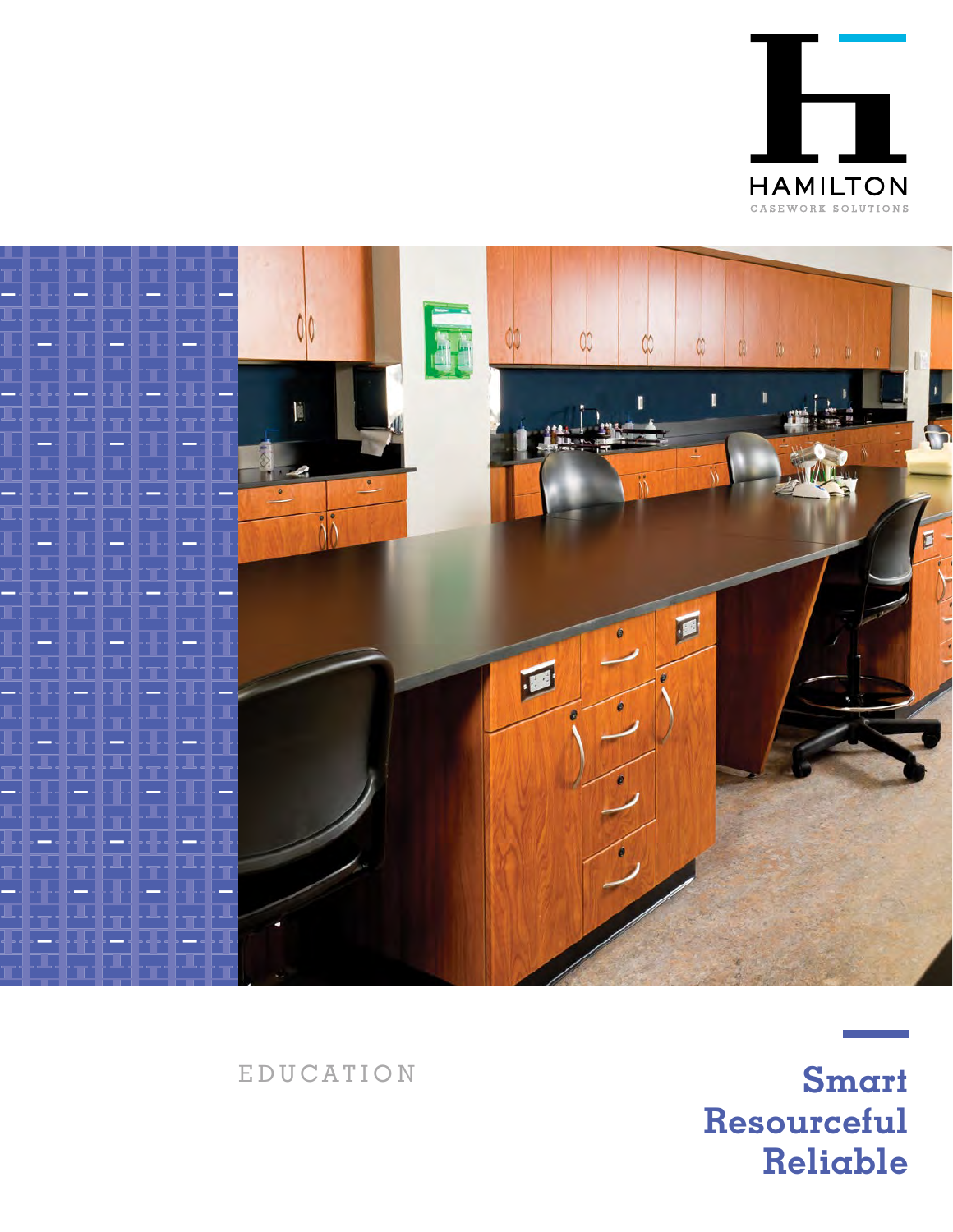

MIT

**Na** 

HAMILTON has decades of experience delivering labs, classroom cabinets, lockers and mailrooms to schools and universities. We know what works.

Utilizing our unique flexible manufacturing techniques and the most contemporary materials available on the market, we can produce a research and learning environment that is tailored to your needs.

## Robust Solutions

HAMILTON labs are safe, innovative, attractive spaces that seamlessly accommodate technology.

- Ultra chemical-resistant and Class 1/A Fire Rated phenolic resin work surfaces
- Non-permeable powder-coated or stainless steel kickplates
- Built-in raceways for electricity and plumbing

SUMMIT

4

• Integrated RO water, air, gases, vacuum and sinks

• Cabinets sized to house specialty items like microscopes and chemicals securely

HAMILTON lockers protect valuables and optimize available space.

- Wide range of choices in key and pad locks as well as the latest in digital lock technology
- Traditional school colors available for finishes and surfaces

• May be reconfigured and expanded in response to growth or moves

• More upscale presentation than typical metal lockers

## Engaging Spaces